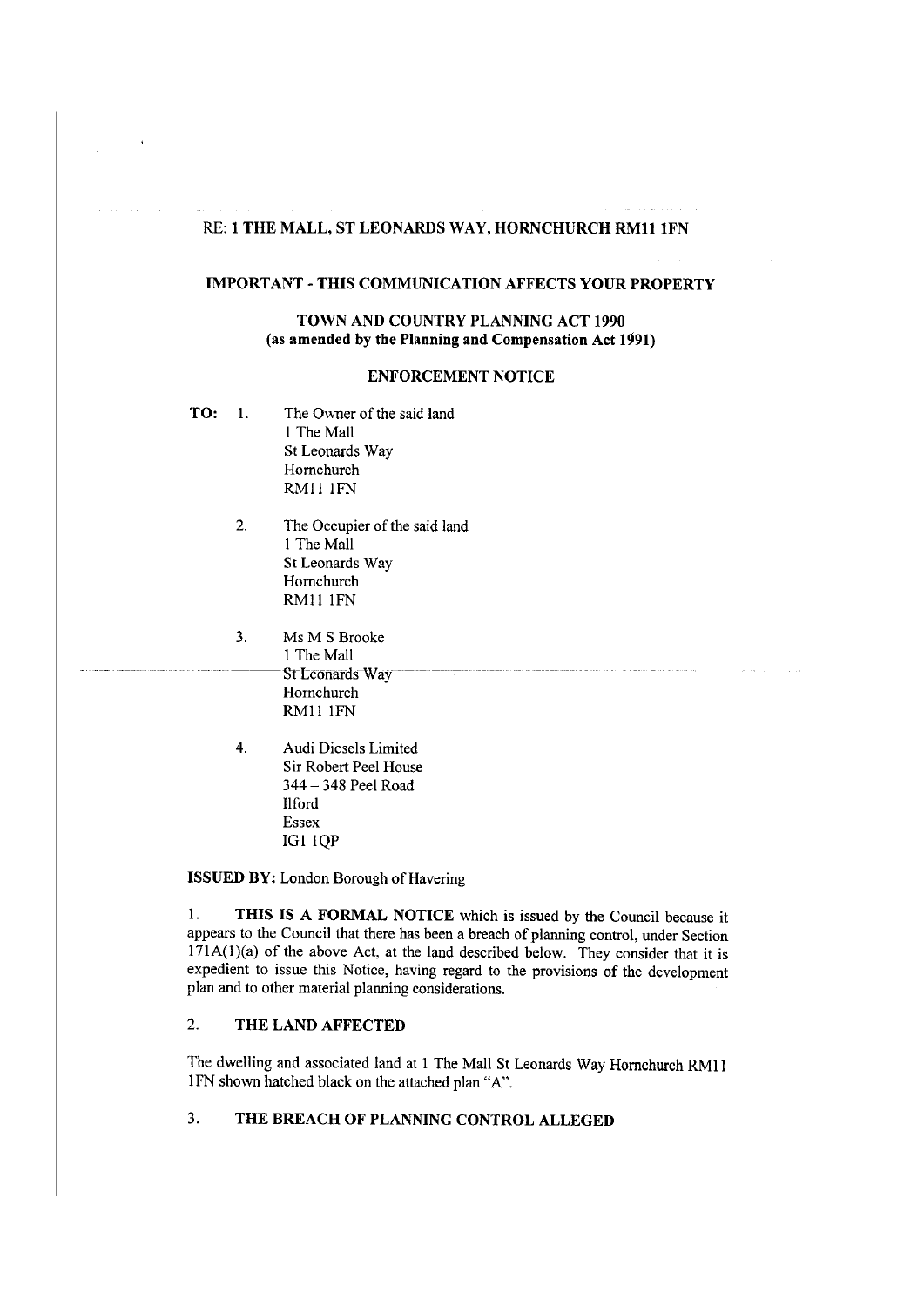Without planning permission, a material change of use of the said land from residential to mixed use for residential and the sales and storage of motor vehicles.

### 4. **REASONS FOR ISSUING THIS NOTICE**

It appears to the Council that the above breach of planning control has occurred within the last ten years. The unauthorised use is not suitable for this residential area. It disturbs the neighbours through noise, traffic movement and car parking and is unsightly in such an area. The Council do not consider that planning permission should be given, because planning conditions could not overcome these problems. In making its decision to issue this Notice the Council considered that the unauthorised use is contrary to the following policies of the Havering Unitary Development Plan : policies ENV 1 (Development Design and Layout of High Standard) and ENV 2 (Monitoring of Environmental Quality).

### 5. **WHAT YOU ARE REQUIRED TO DO**

Stop using the said land for the sales of motor vehicles

*Time for compliance: one month from the effective date of this notice.* 

(i) Stop using the said land for the temporary storage of motor vehicles

Time for compliance: one month from the effective date of this notice

(ii) Remove from the said land all vehicles, machinery equipment, apparatus and installations brought onto the said land for the purpose of the unauthorised use

Time for compliance: one month from the effective date of this notice

# 6. **WHEN THIS NOTICE TAKES EFFECT**

This Notice takes effect on 23 June 2003, unless an appeal is made against it beforehand

Dated: 9 May 2003

Signed:

.1/

Authorised Officer

on behalf of London Borough of Havering Town Hall Main Road Romford RMI 3BD **YOUR RIGHT OF APPEAL**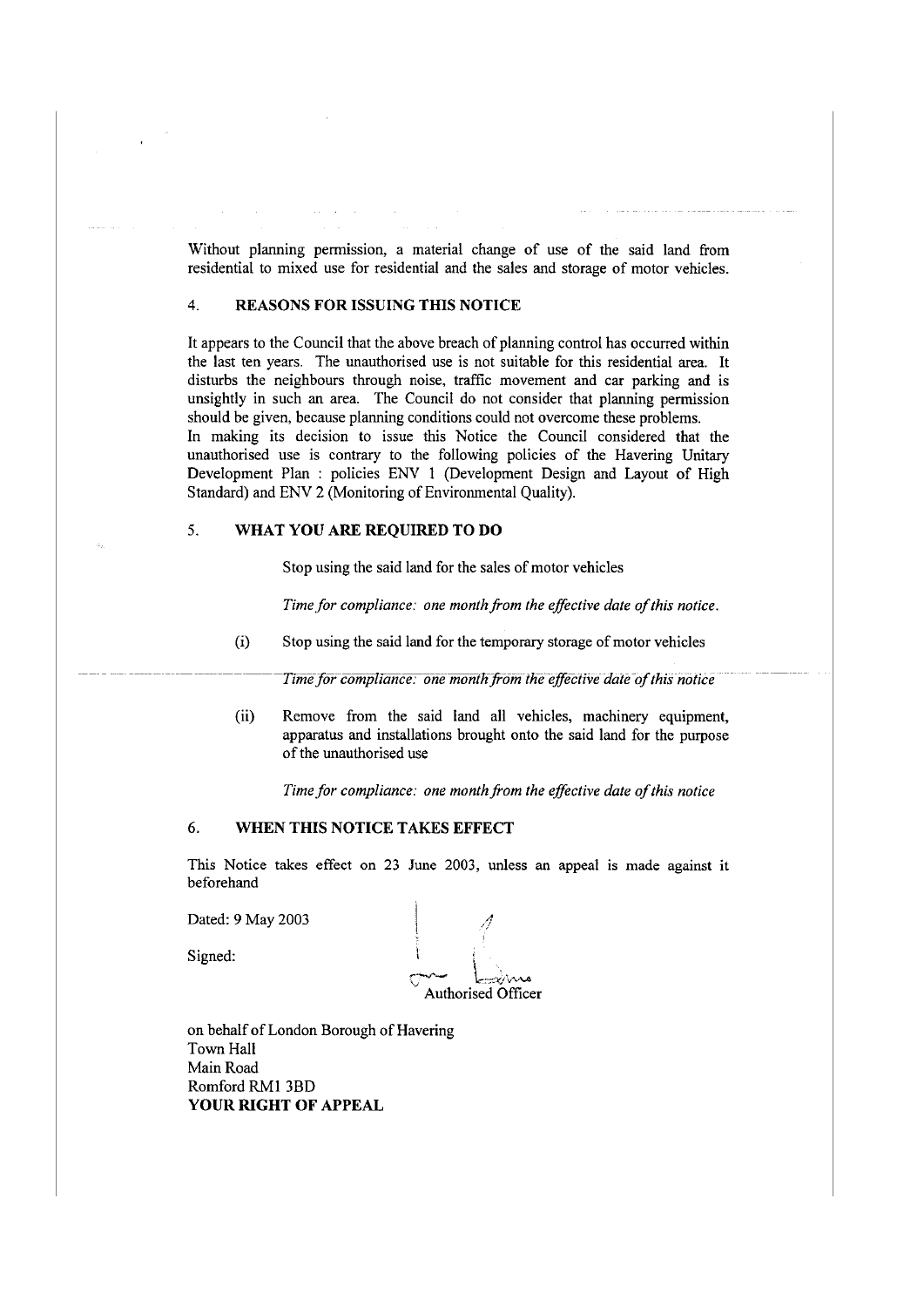You can appeal against this Enforcement Notice to the Secretary of State by 23 June 2003. Further details are given in the attached explanatory note.  $\Delta$  and  $\Delta$  and  $\Delta$ 

## **WHAT HAPPENS IF YOU DO NOT APPEAL**

If you do not appeal against this Enforcement Notice, it will take effect on 23 June 2003 and you must then ensure that the required steps for complying with it, for which you may be held responsible, are taken within the period specified in the Notice.

**FAILURE TO COMPLY WITH AN ENFORCEMENT NOTICE WHICH HAS TAKEN EFFECT CAN RESULT IN PROSECUTION AND/OR REMEDIAL ACTION BY THE COUNCIL.**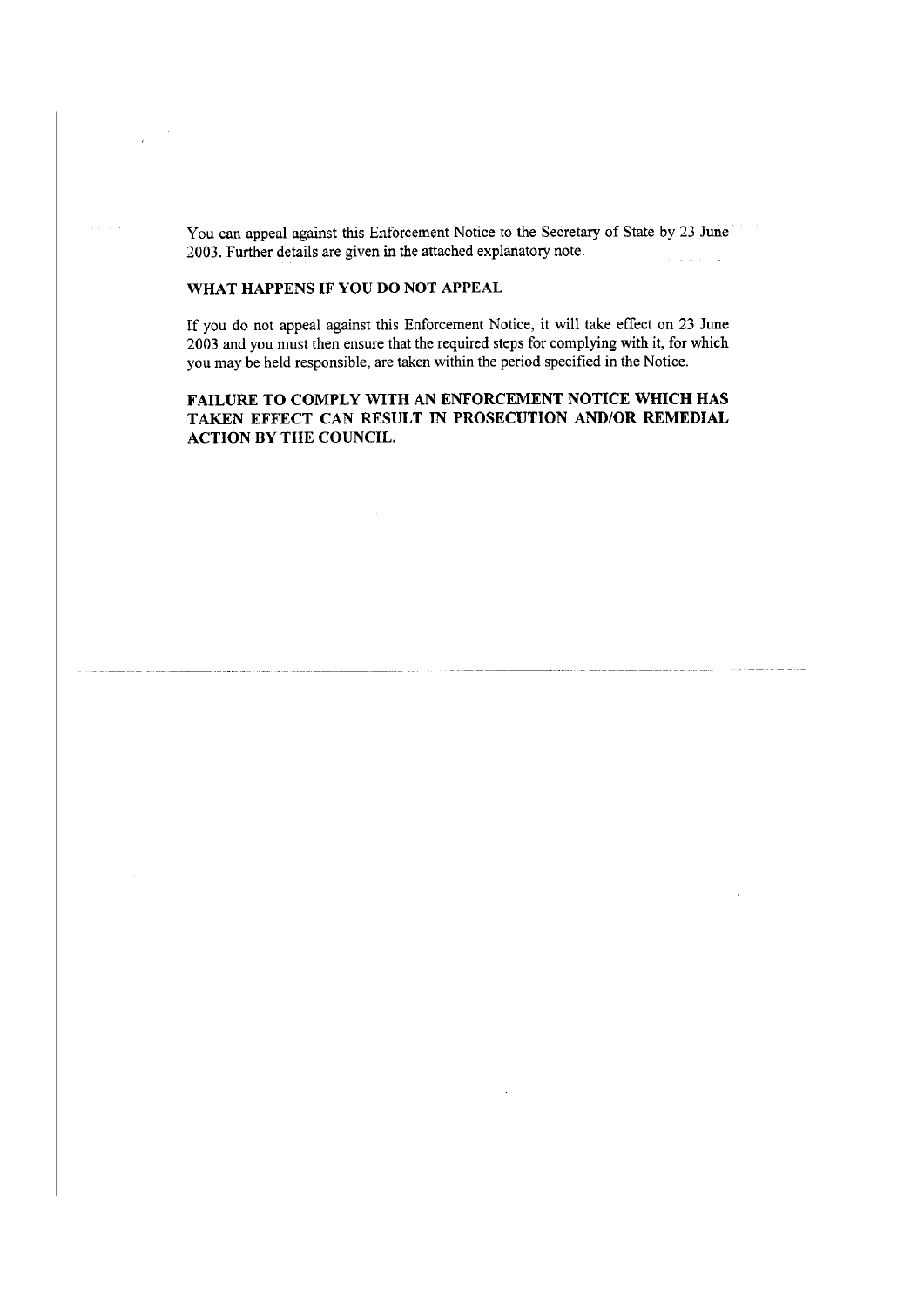#### **EXPLANATORY NOTES**

## **STATUTORY PROVISIONS**

A summary of Sections 171A, 171B and 172 to 177 of the Town and Country Planning Act 1990 (as amended) is enclosed with this Notice.

## **YOUR RIGHT OF APPEAL**

You can appeal against this Notice, but any appeal must be in writing and received, or posted (with the postage paid and properly addressed) in time to be received in the ordinary course of the post, by the Secretary of State before 23 June 2003. The enclosed booklet "Enforcement Appeals - A guide to Procedure" sets out your rights. Read it carefully. If you appeal you should use the enclosed appeal forms. Two copies are for you to send to the Secretary of State if you decide to appeal. The other is for you to keep as a duplicate for your own records. You should also send the Secretary of State a copy of the Enforcement Notice.

# **GROUNDS OF APPEAL**

The grounds of appeal are set out in Section 174 of the Town and Country Planning Act 1991 and are also set out on page 2 -5 the enclosed appeal forms.

### **PLANNING APPLICATION FEE**

Should wish to appeal on ground (a) - that planning permission should be granted for the unauthorised use - then a fee of £220 is payable both to the Secretary of State and to the Council. If the fees are not paid then that ground of appeal will not be valid.

#### **STATEMENT ON GROUNDS OF APPEAL**

You must submit to the Secretary of State, either when giving notice of appeal or within 14 days from the date on which the Secretary of State sends him a notice so requiring him, a statement in writing specifying the grounds on which you are appealing against the enforcement notice and stating briefly the facts on which you propose to rely in support of each of those grounds.

## **RECIPIENTS OF THE ENFORCEMENT NOTICE**

The names and addresses of all the persons on whom the Enforcement Notice has been served are:

- 1. The Owner of the said land I The Mall St Leonards Way Hornchurch RMll IFN
- 2. The Occupier of the said land 1 The Mall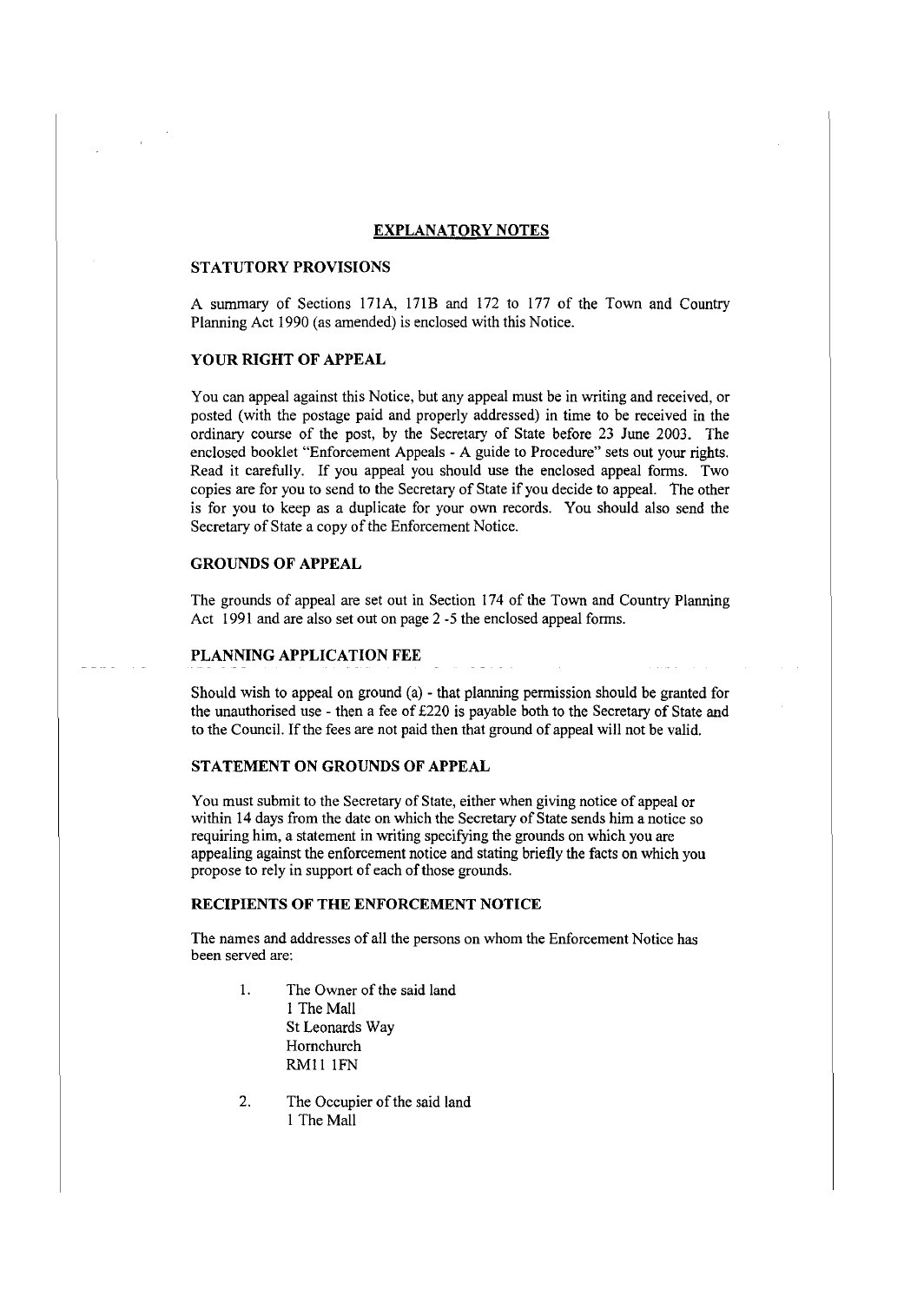St Leonards Way Hornchurch RM11 IFN

 $\mathcal{A}^{\mathcal{A}}$  and  $\mathcal{A}^{\mathcal{A}}$  are the set of  $\mathcal{A}^{\mathcal{A}}$  and

 $\mathcal{A}^{\mathcal{A}}$  and  $\mathcal{A}^{\mathcal{A}}$  and  $\mathcal{A}^{\mathcal{A}}$ 

3. Ms M S Brooke 1 The Mall St Leonards Way Hornchurch RM11 IFN

 $\hat{\mathcal{L}}$ 

 $\bar{\beta}$  $\bar{z}$ 

 $\overline{\phantom{a}}$ 

 $\mathcal{A}=\mathcal{A}$ 

4. Audi Diesels Limited Sir Robert Peel House 344 - 348 Peel Road IIford Essex IGI !QP

 $\hat{u}$  , and the second constraint in the second constraint  $\hat{u}$